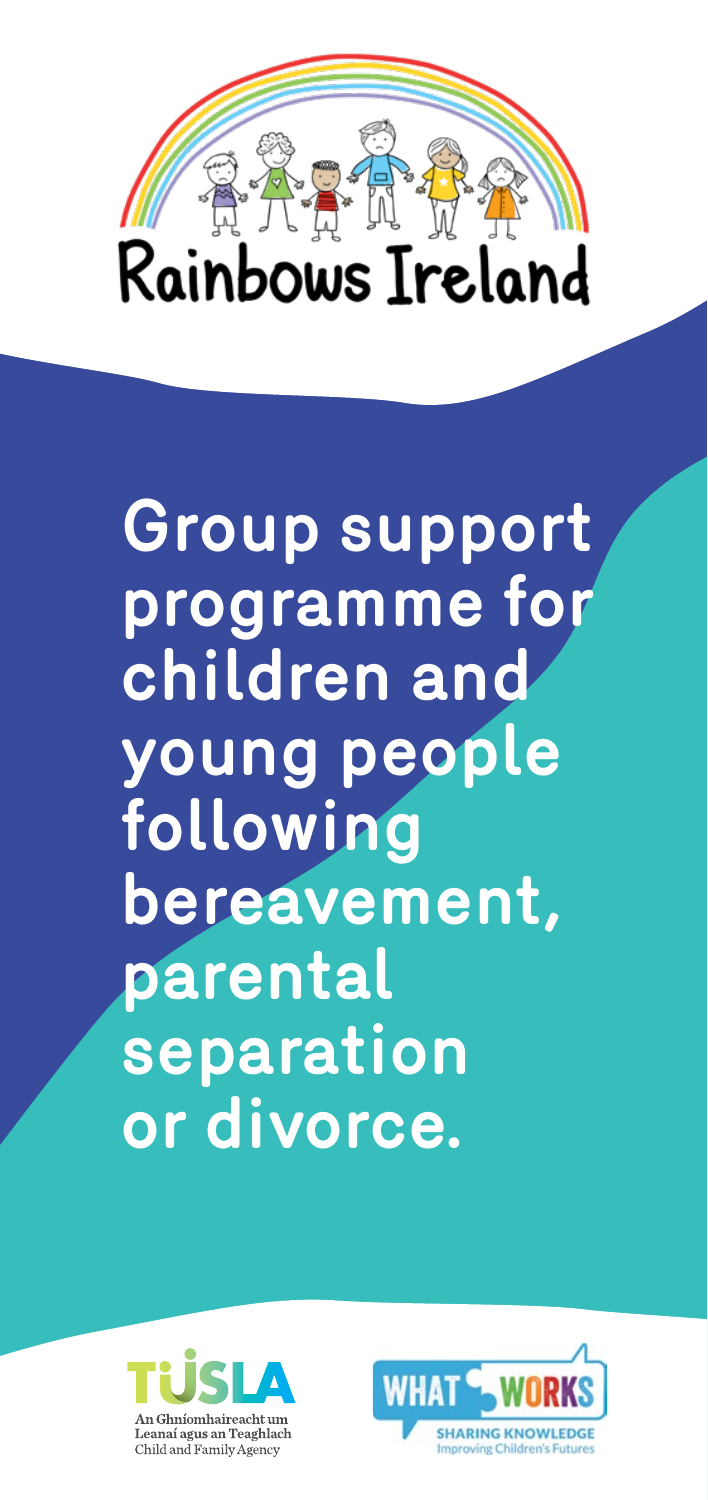#### **What is Rainbows?**

**Rainbows is a national service providing group support for children and young people throughout Ireland experiencing significant change following bereavement, parental separation and divorce.**

**The programmes are available in registered Rainbows programme centres throughout the country - schools, Family Resource centres, Youth projects, Family centres, School Completion Programmes among others.**

**The programme consists of a nine week programme. Separate groups are formed for bereavement and separation/divorce. A minimum of four to eight group members are in each group.**

**It is a free service.**

**"When we connect with a child/young person, we have the power to change that child's/ young person's life."** 

**Dr Karen Triesman**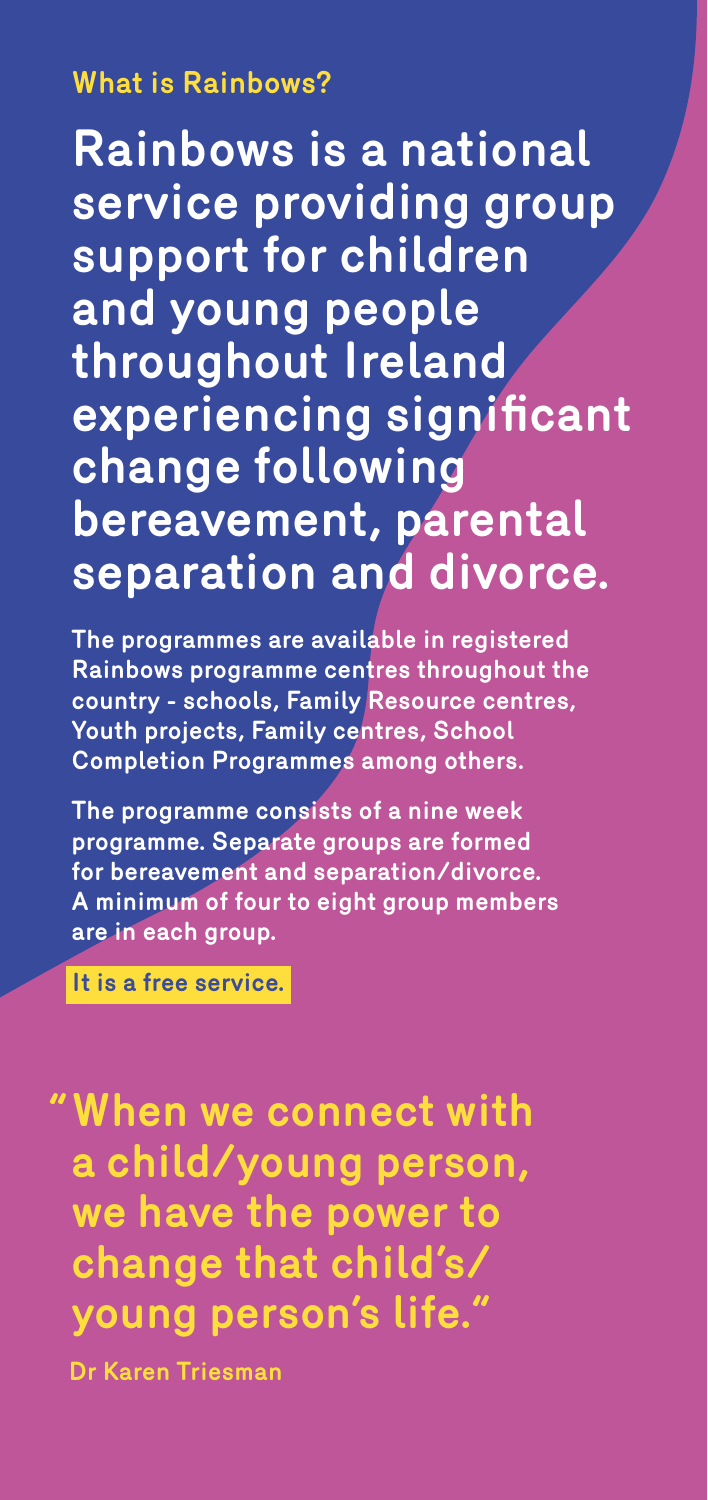### **How Rainbows can help?**

- $\rightarrow$  Gives children and young people an opportunity to explore and talk about their shared experiences of loss following bereavement, parental separation or divorce
- $\rightarrow$  Supports children and young people to put words on their feelings as they begin to make sense of the changes and loss in their lives children and young people often avoid their feelings, push them away or cover them up
- $\rightarrow$ Allows a shared experience/identification with other's feelings in a similar situation - "I'm not the only one"
- $\rightarrow$  Builds a place of trust that frees a child/young person to feel safe to talk and share feelings, concerns, hurts, pain, struggles - children and young people often try and protect their parents from their real feelings
- $\rightarrow$  Provides a safe and trusted space of deep listening - a space of total acknowledgement, validation, affirmation and acceptance of feelings
	- Acknowledgement being **heard**
	- Positive Affirmation being **believed**
	- Validation what a child says **matters**  and is **accepted**
- $\rightarrow$  Provides support to begin to understand why they feel they way do
- $\rightarrow$  Fosters the rebuilding of self-esteem. trust, confidence and resilience
- $\rightarrow$  Contributes to a process of adapting and adjusting following significant change and loss as a result of a bereavement, parental separation and divorce.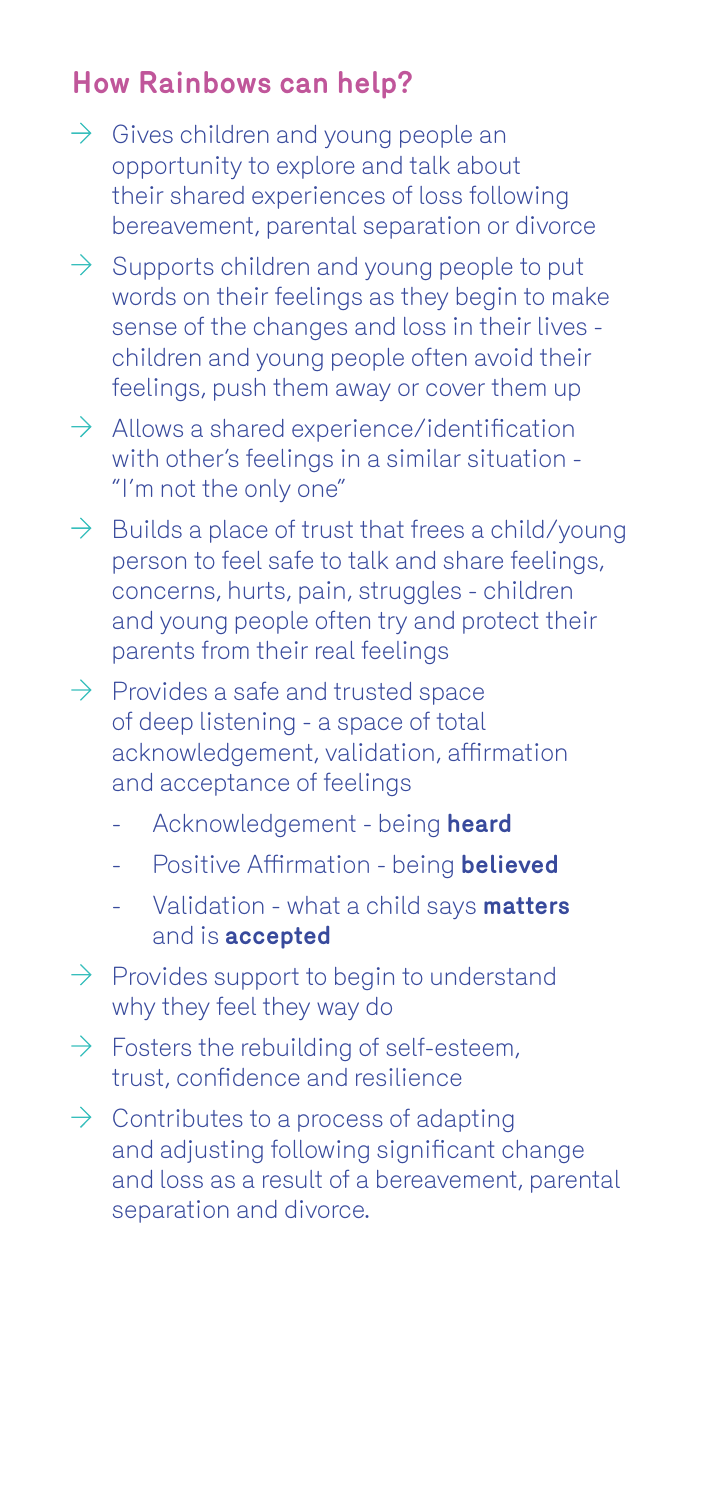### **What Rainbows cannot offer**

- $\rightarrow$ Professional Counselling or therapy
- $\rightarrow$ Advice or solve problems
- $\rightarrow$  Opinions etc
- $\rightarrow$ Reports or notes
- $\rightarrow$ Analysis or diagnosis

**Note:** A child or young person cannot attend another service while attending the Rainbows programme. Attending two services at the same time can hinder the effectiveness of each service

### **Groups**

- $\rightarrow$ Groups are formed with others of a similar age
- $\rightarrow$ Groups are separate for different losses, i.e. separate groups for bereavement and separate groups for separation and divorce
- There are 4 8 members in a group  $\rightarrow$
- $\rightarrow$ Siblings are not in the same group, except in very specific limited circumstances

### **The boundary of the group**

- $\rightarrow$  Group members are encouraged to share with parents or guardians what they themselves have talked about and what the Facilitators have said to them, but not talk **to** about others by name or what they have said
- $\rightarrow$ If a child indicates in the course of the programme that they are at risk, being harmed, harming themselves or others, Child Protection procedures as laid down under Children First Guidelines (Department of Health and Children, 2017) will be followed.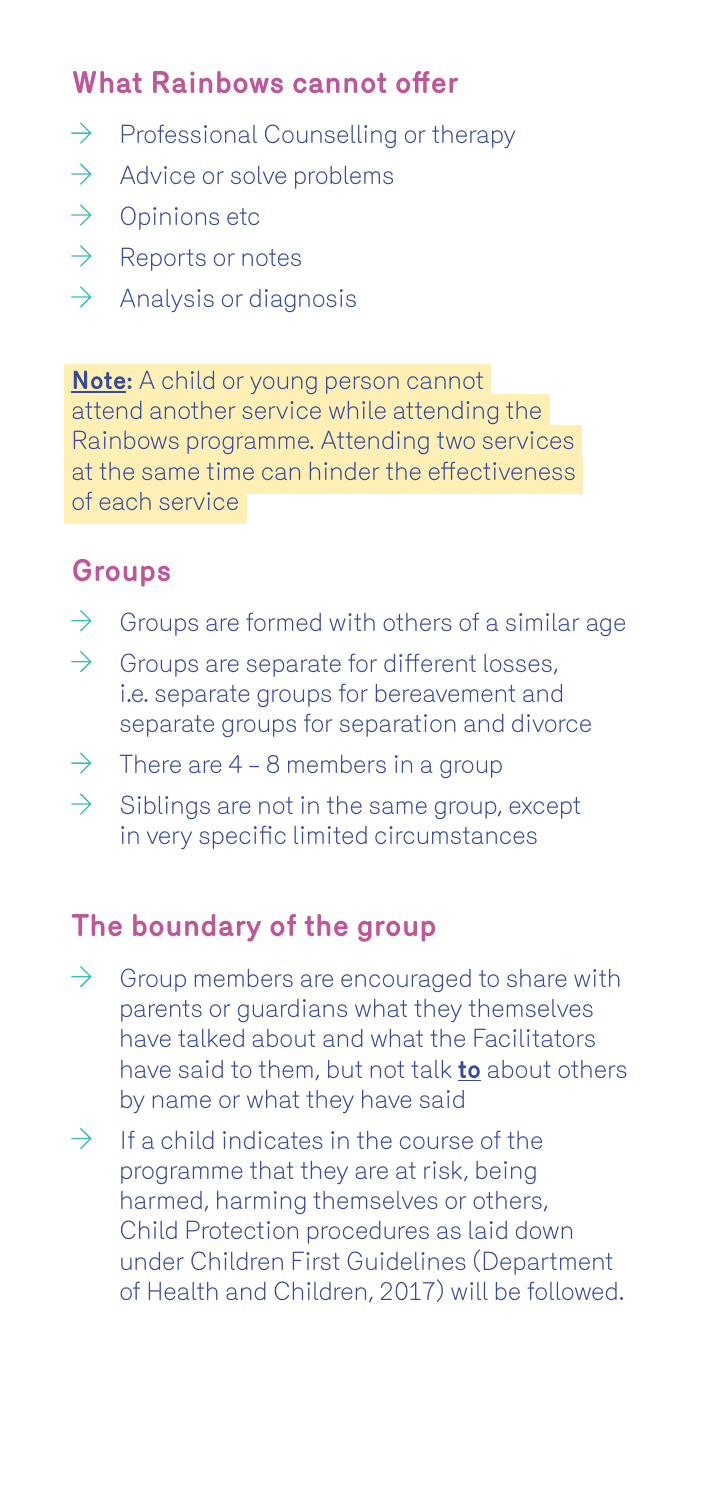### **Facilitators**

- $\rightarrow$  Are trained volunteers who have completed a recruitment process and undertaken 4 days of training, in order to facilitate the groups each week (they are not trained counsellors or therapists).
- $\rightarrow$ There are two Facilitators with each group

#### **The Rainbows programmes:**

- $\rightarrow$ A nine week programme
- $\rightarrow$ Each session lasts for one hour
- $\rightarrow$ The programme is available at three levels at Primary school age – Lower Primary (must be 7 and/or in 1st class), Middle Primary age groups, Senior Primary age groups.
- $\rightarrow$ The programme is available for teenagers (Rainbows Level 4) in both Separation and Bereavement - groups are formed with no group member **more than** two years older than the youngest member

#### **The programme is delivered using a variety of resources**

- $\rightarrow$ Programme activity journal for each group member
- $\rightarrow$ Movement activities
- $\rightarrow$ **Story**
- $\rightarrow$  Scenarios
- $\rightarrow$  Discussion Questions
- $\rightarrow$  Drawing, writing
- $\rightarrow$  Relaxation activities

**"Children and young people do best when they feel heard, understood, and when what they say matters and is accepted."**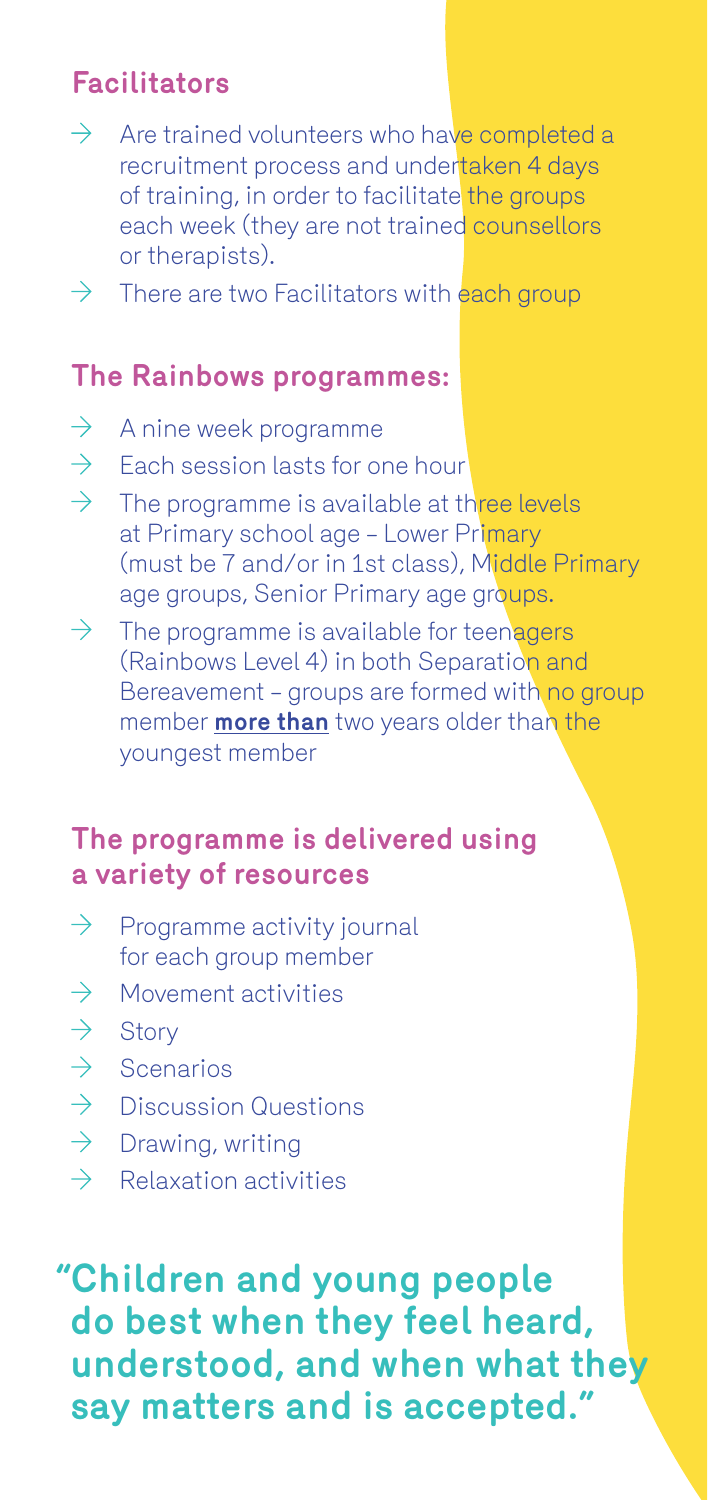### **Key themes in the programme:**

# **Feelings**

Children very often do not have the words or understanding to name or recognise their feelings particularly at a time of loss and change. Being supported through the programme to recognise, name and express feelings in a safe space can reduce possible confusion, worries or isolation. Recognising that others in a similar situation have the same feelings can be very comforting to a child.

### **Family**

Children can think following a death, parental separation or divorce that they are no longer a family. Through the programme, children are guided to understand that they are still part of a family even though their family may have changed.

**Change**

Children assume that their family will always stay the same. When something significant happens in a family, everyone is affected. The change following a death, divorce and separation can be overwhelming for children. Through the programme, children are supported to begin to make sense of what has happened and the changes that have occurred.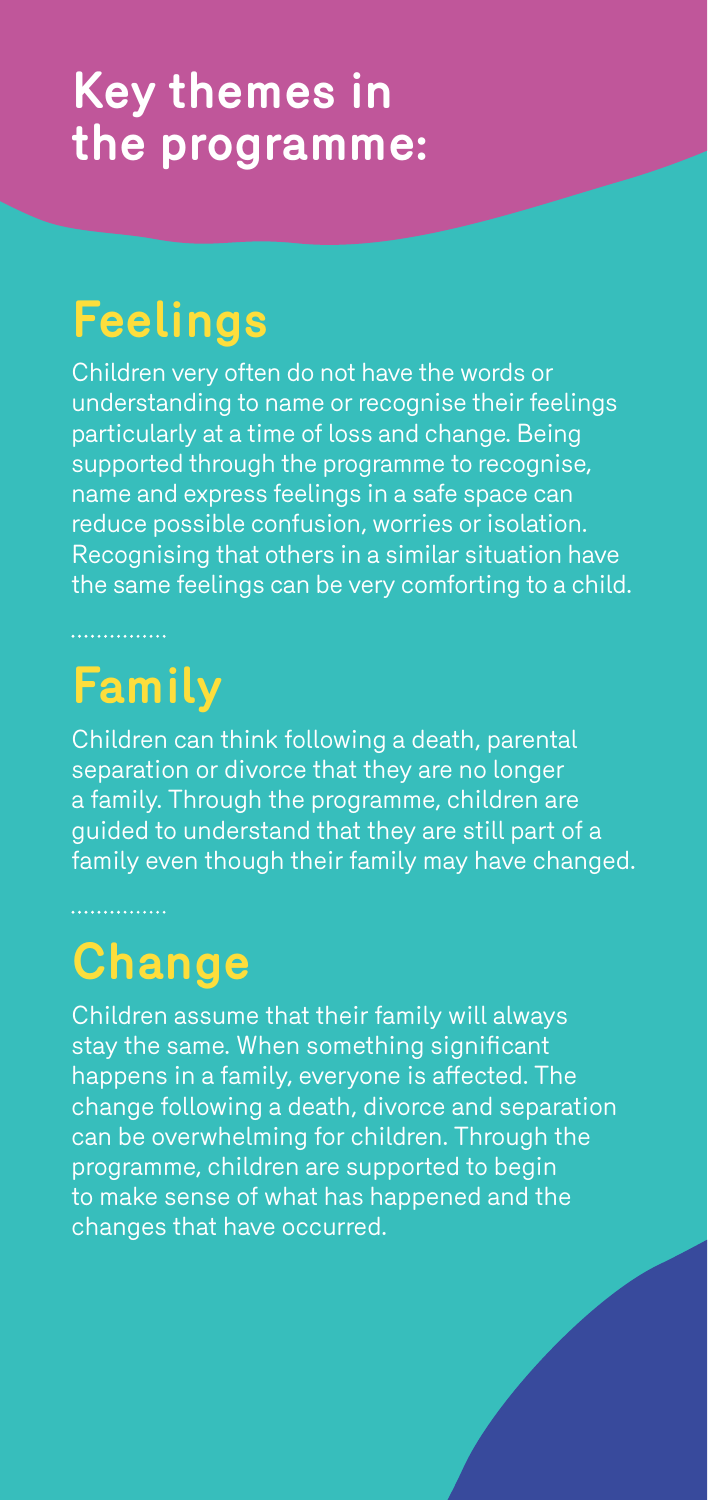### **Anger**

Anger is a normal, healthy emotion. It is very common that children can be angry and frustrated, not understanding what has happened. The programme focuses on the anger that they may be experiencing and how they may express anger in a safe and healthy way.

### **Difficult feelings**

Children regularly blame themselves and feel guilty when someone dies or when parents separate. Feelings of confusion, worries, fears, loneliness, sadness can be common at times. These feelings are explored and supported through the programme.

### **Coping and adjusting**

Simple coping techniques are introduced in the programme to help confidence and self esteem and to foster a process of coping, adjusting and adapting to what has happened in their lives.

**Note:** It is important to remember that all children and young people experience significant change and loss in different ways. Children and young people within the same family often respond in different ways.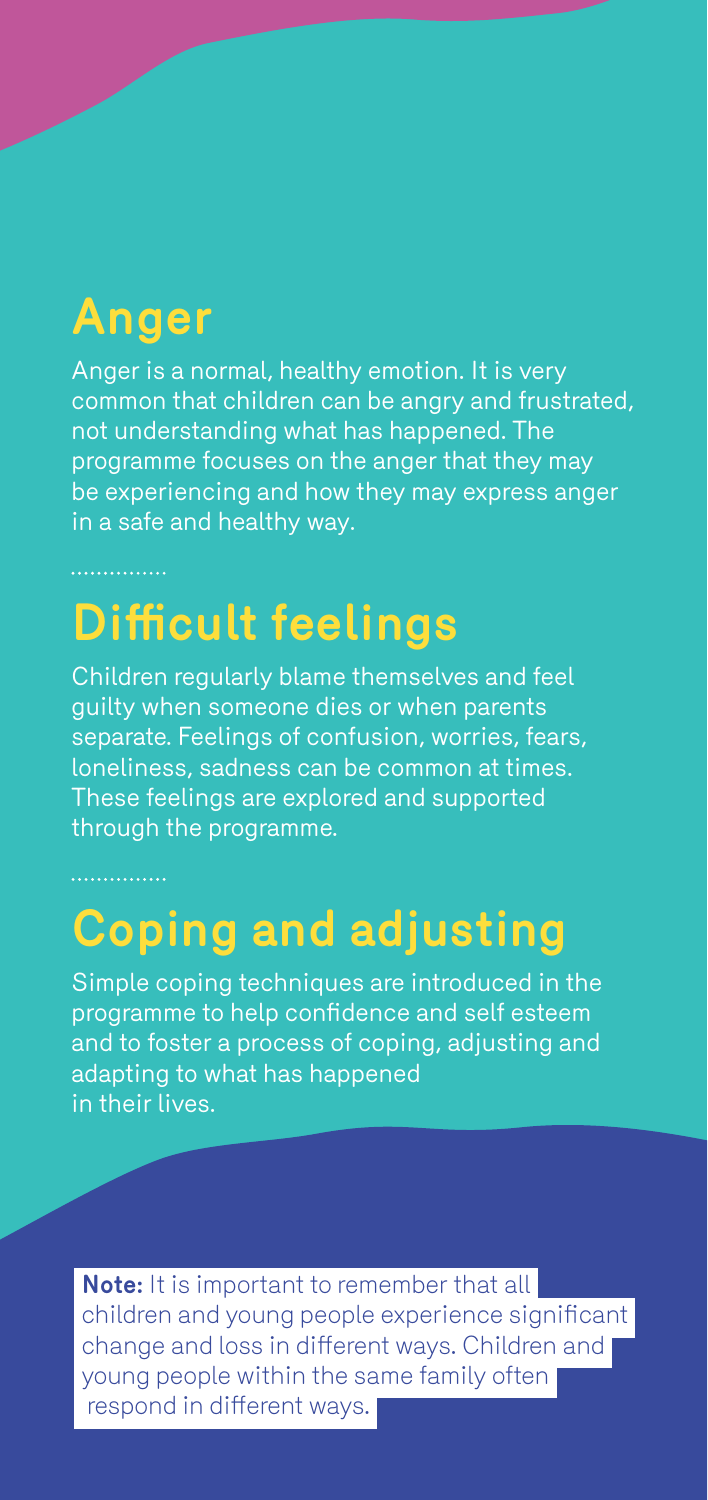### **Separation Programme:**

Separation changes the family structure and impacts on the family life of children and young people. The Rainbows group support programme reaches out to those children and young people who may find their family change a struggle. Group members are supported to give their feelings a voice and through the nine weeks of the programme those voices are heard, what they say matters and feeling are acknowledged and validated. The programme focuses on fostering and building a positive and healthy adjustment for children and young people.

#### **Bereavement programme:**

When a bereavement happens in a family. everyone in the family can be affected in different ways.

The programme supports children and young people to be able to share their story about the person that has died. They are supported to talk about what the person meant to them and the part they played in their lives. Most of all, the programme seeks to help children and young people to build their memories of the person, things they did together, times they spent together,times they laughed together and other special times they shared together. This is very much part of being supported to adjust to the death of someone they care about. Young people also need to be supported if they have regrets about things they may have said or not said and those memories may be troubling.

### **Where are the Rainbows programmes?**

Details of the programme centres are available on **www.rainbowsireland.ie**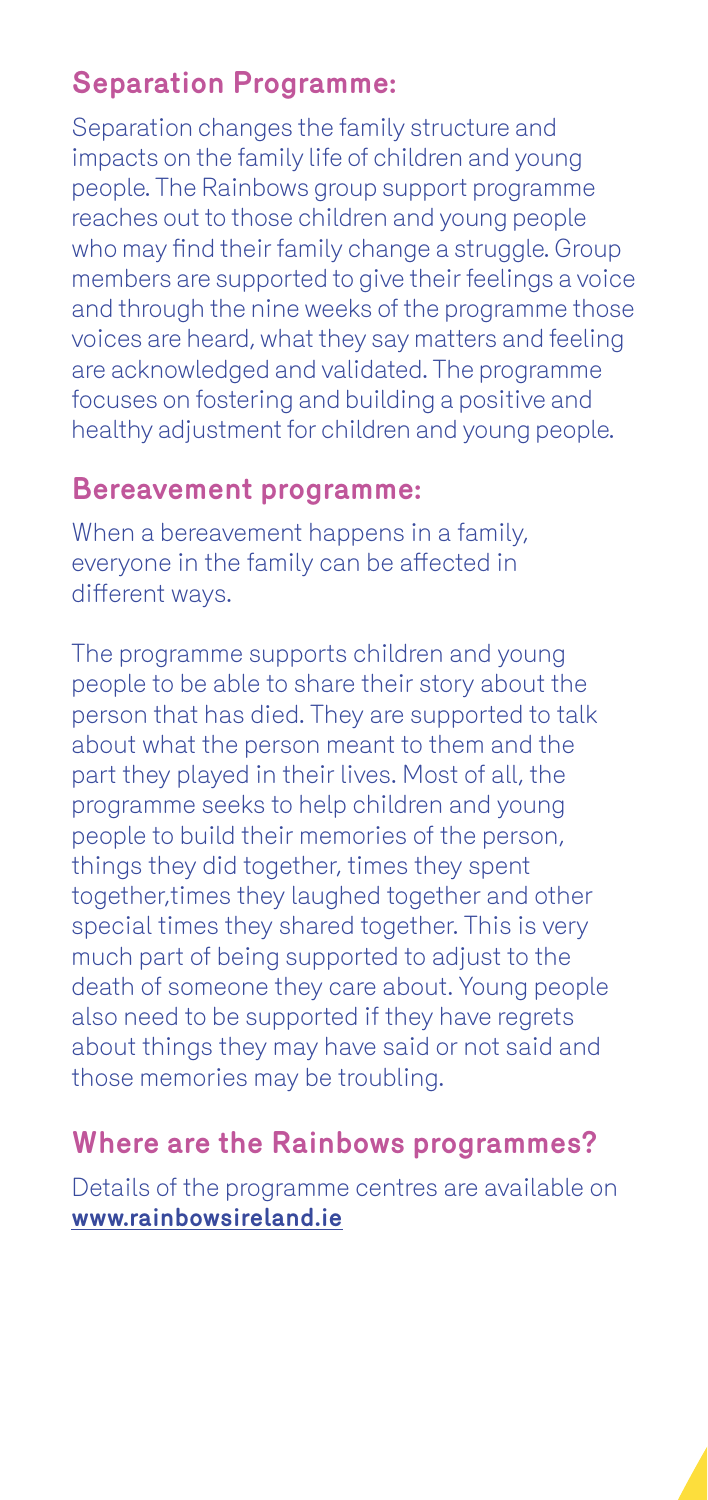Parents/Guardians can enquire at any public centre to enrol a child or young person in a programme. The programmes run at different times during the year, mainly in the weeks before and after Christmas. Some centres are in a position to run the programmes throughout the year, excluding the months of Summer.

Please be aware that availability of the programme is dependent on the enrolment of sufficient numbers to form the groups of a similar age and loss.

Schools generally enrol pupils from their own school population only. There are a limited number of schools that take applications from their local area. (See website – school centres)

#### **Is the Rainbows programme suitable for the needs of children and young people?**

The Rainbows programme **cannot meet the needs** of all change experiences or losses. There are some children and young people who may have more complex needs or more traumatic life experiences that Rainbows cannot support. Rainbows makes every effort to signpost to more appropriate levels of supports.

**Please note:** Bereavement that is a result of suicide needs professional support before attending the group support of the Rainbows programme.

It can happen that a child or young person may start the programme but may also leave the group during the programme as the programme may not be meeting their needs at this particular time.

If any parent/guardian who is considering the Rainbows programme, has a particular concern about the suitability of the programme for their their son or daughter - Please email **support@rainbowsireland.ie** or call **087 351 0898** to discuss in advance and make an informed decision about enrolling your son/daughter in the programme.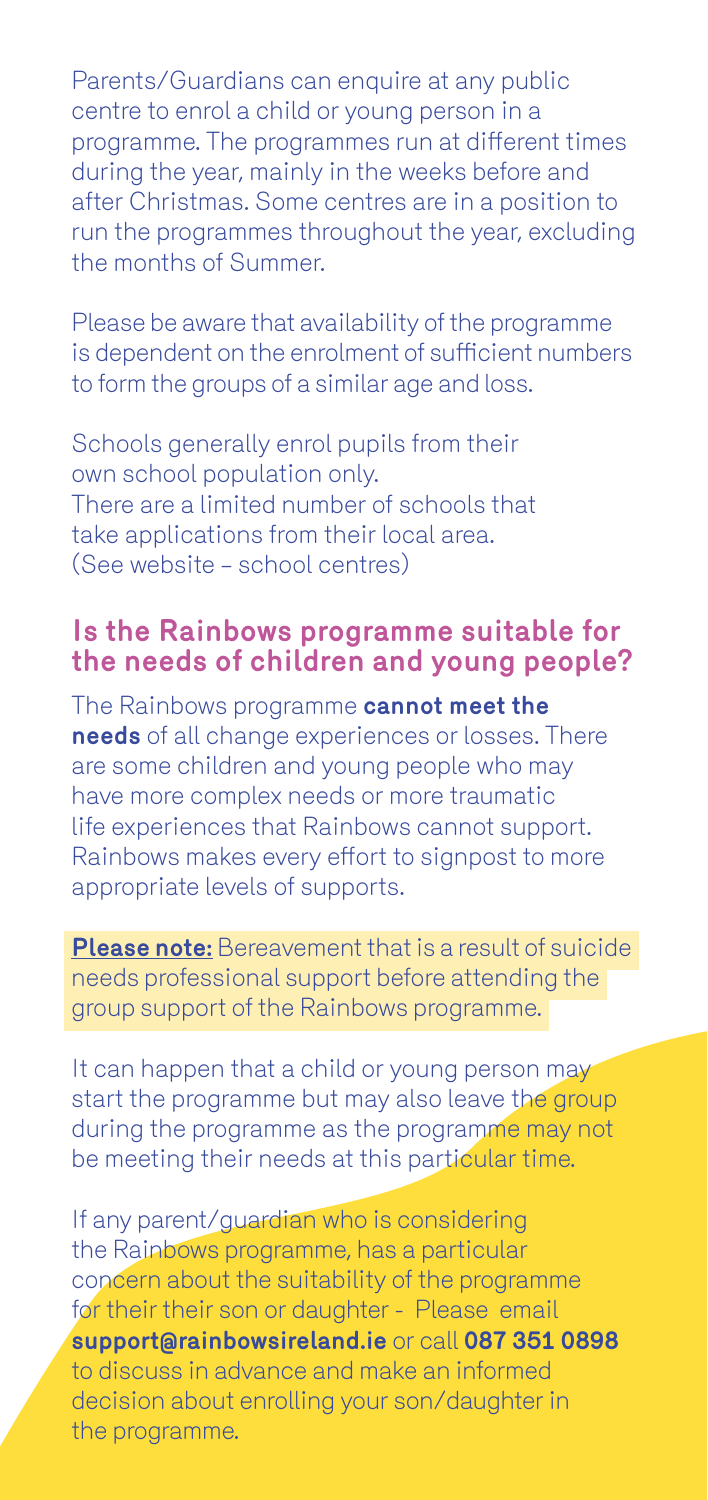#### **What some parents say about their son or daughter after the programme**

In general, over the years, that they notice on completion of the programme and in the weeks and months following, that their son/daughter are:

- $\rightarrow$ More at ease
- $\rightarrow$ Smiling more
- $\rightarrow$ Better able to talk to their parents
- $\rightarrow$ More confident
- $\rightarrow$ Not as quick to be frustrated or angry
- $\rightarrow$ Less anxious/worried
- $\rightarrow$ Look forward to things more
- $\rightarrow$ More able to talk about how they feel
- $\rightarrow$ Less stress in the family

#### **Group members have said**

- "I am not the only one"
- "We are not the only family"
- "I can walk faster now"
- "It made me remember building the snowman with my Dad "
- "Helped me get the bad feelings out"
- "I can talk about Grandad now"
- "I squeeze my eyes tight shut and remember my Mam"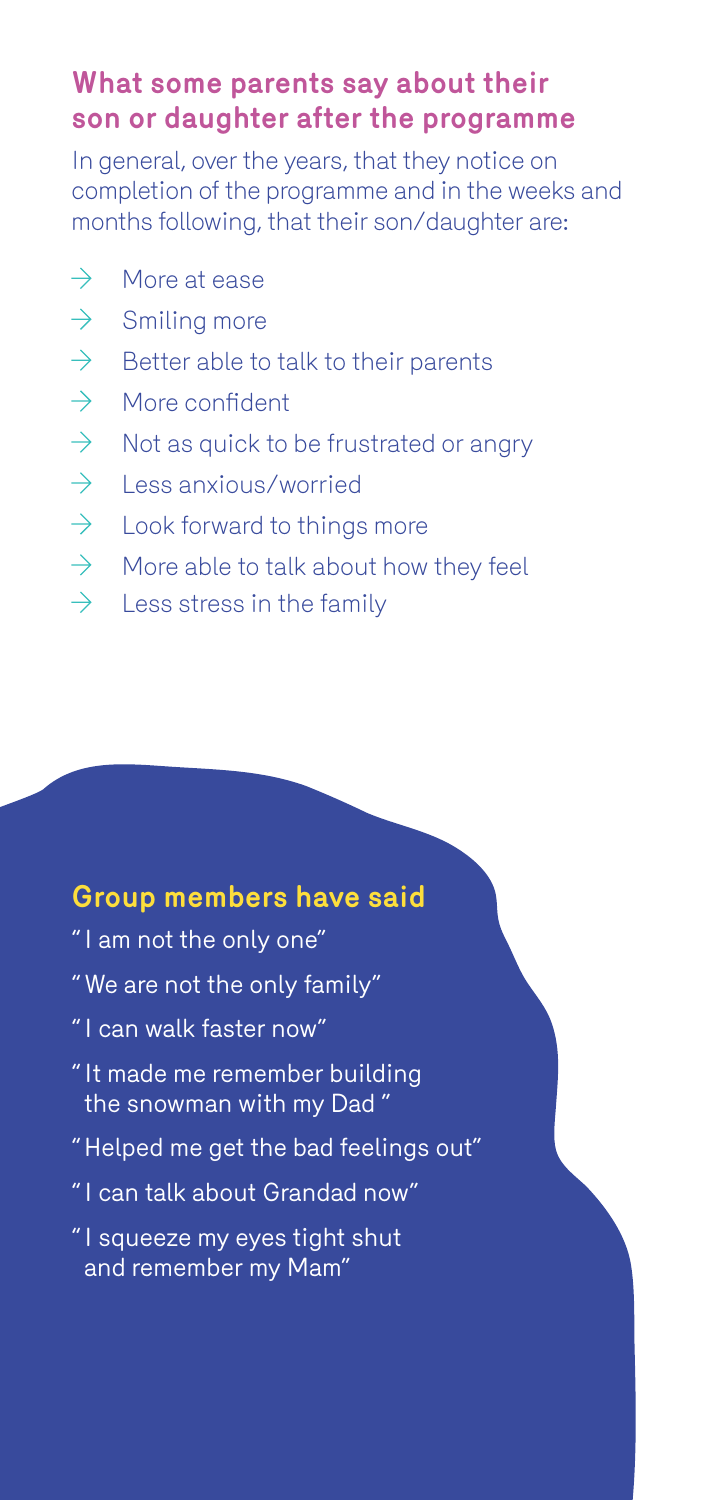**"One of the greatest gifts we can give children and young people is helping them to believe in themselves and their ability to adjust to significant change and loss in their lives."**

**"When children and young people can talk about difficult feelings, they can become less overwhelming, less upsetting**  and less scary.

**Fred Rogers**